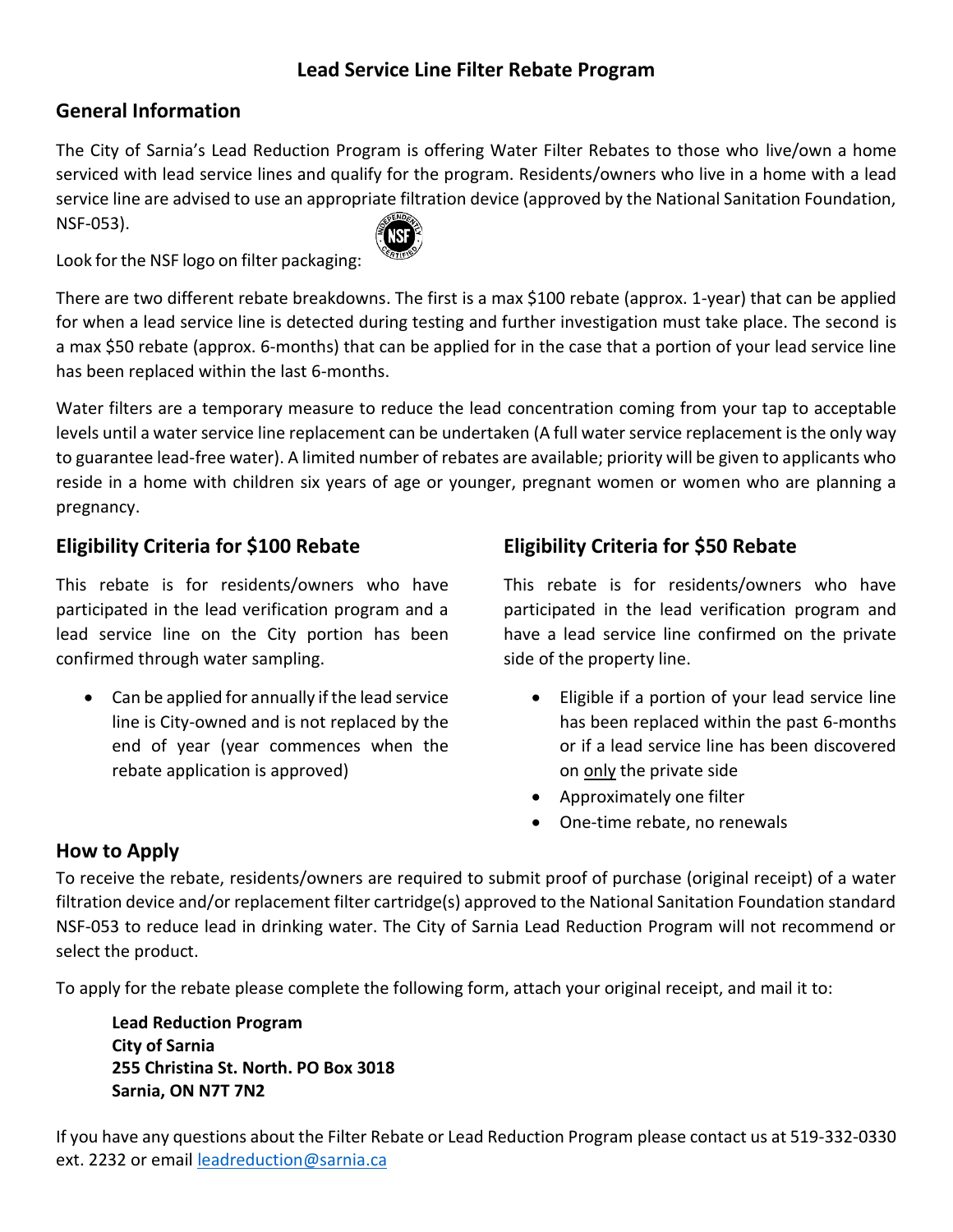

# **The City of Sarnia**

## **Lead Service Line Water Filter Rebate Program – Application Form**

Shaded areas are for office use only.

| <b>APPLICANT INFORMATION</b>                                                                                                   |                                                                                       |              |                                                                                    |              |              |
|--------------------------------------------------------------------------------------------------------------------------------|---------------------------------------------------------------------------------------|--------------|------------------------------------------------------------------------------------|--------------|--------------|
| <b>Name</b>                                                                                                                    |                                                                                       | <b>Phone</b> |                                                                                    | <b>Email</b> |              |
| <b>Home Address</b>                                                                                                            | <b>Street</b>                                                                         | City         | <b>Province</b>                                                                    |              | Postal code  |
|                                                                                                                                | Mailing Address (if different from Home Address)                                      |              |                                                                                    |              |              |
| Do children six years of age or younger, pregnant women or women planning a<br>pregnancy live in the home?<br>Yes<br><b>No</b> |                                                                                       |              |                                                                                    |              |              |
| <b>REBATE INFORMATION</b>                                                                                                      |                                                                                       |              |                                                                                    |              |              |
| <b>Manufacturer Name</b>                                                                                                       | <b>Product rated to National</b><br><b>Sanitation Foundation</b><br>standard NSF-053? |              | Type of Unit (i.e. filtration device<br>and/or replacement filter<br>cartridge(s)) |              | Cost         |
|                                                                                                                                | <b>Yes</b>                                                                            | <b>No</b>    |                                                                                    |              |              |
|                                                                                                                                | <b>Yes</b>                                                                            | <b>No</b>    |                                                                                    |              |              |
|                                                                                                                                | Yes                                                                                   | No           |                                                                                    |              |              |
|                                                                                                                                |                                                                                       |              |                                                                                    |              | <b>Total</b> |

## **Reduce Lead Levels**

The intent of the Lead Service Line Water Filter Rebate Program is to offset the cost of a water filter for Sarnia residents/owners who own/live in a home serviced with a lead service line (LSL). Water filters are a temporary measure to reduce lead levels in drinking water until full LSL replacement – strongly recommended by the City of Sarnia as a permanent solution to reducing lead levels in drinking water – can be achieved. Residents/owners living in homes serviced with a LSL are advised to use an approved water filtration device. Children six years of age or younger, pregnant women or women planning a pregnancy who reside in a home with a confirmed LSL are at the greatest health risk from exposure to lead.

## **To Qualify**

To qualify for this rebate, you must:

1) Live in the designated lead zone. A water sample to test for lead must be collected from your property by the City of Sarnia Lead Reduction Program. If a lead service line is confirmed, a resident/owner may request participation in the Lead Service Line Water Filter Rebate Program, max \$100 rebate. OR

2) Have had a portion of your lead service line replaced within the last 6-months or have a lead service line verified on only the private portion. You will then be eligible for a \$50, one-time only, rebate (approximately 1 filter). To receive the rebate, residents/owners are required to purchase a water filtration device and/or replacement filter cartridge(s) approved to the National Sanitation Foundation standard NSF-053 to reduce lead in drinking water. The City of Sarnia Lead Reduction Program will not recommend or select the product.

## **Maximum Rebate**

The City of Sarnia will provide each qualified homeowner and tenant with a rebate of up to \$100 (per year) or \$50 (one time only). Rebates will be based on listed criteria and the total amount paid on submitted receipts for an approved NSF-053 filtration device and/or replacement filter cartridge(s). A limited number of rebates are available; priority will be given to applicants who reside in a home with children six years of age or younger, pregnant women or women who are planning a pregnancy.